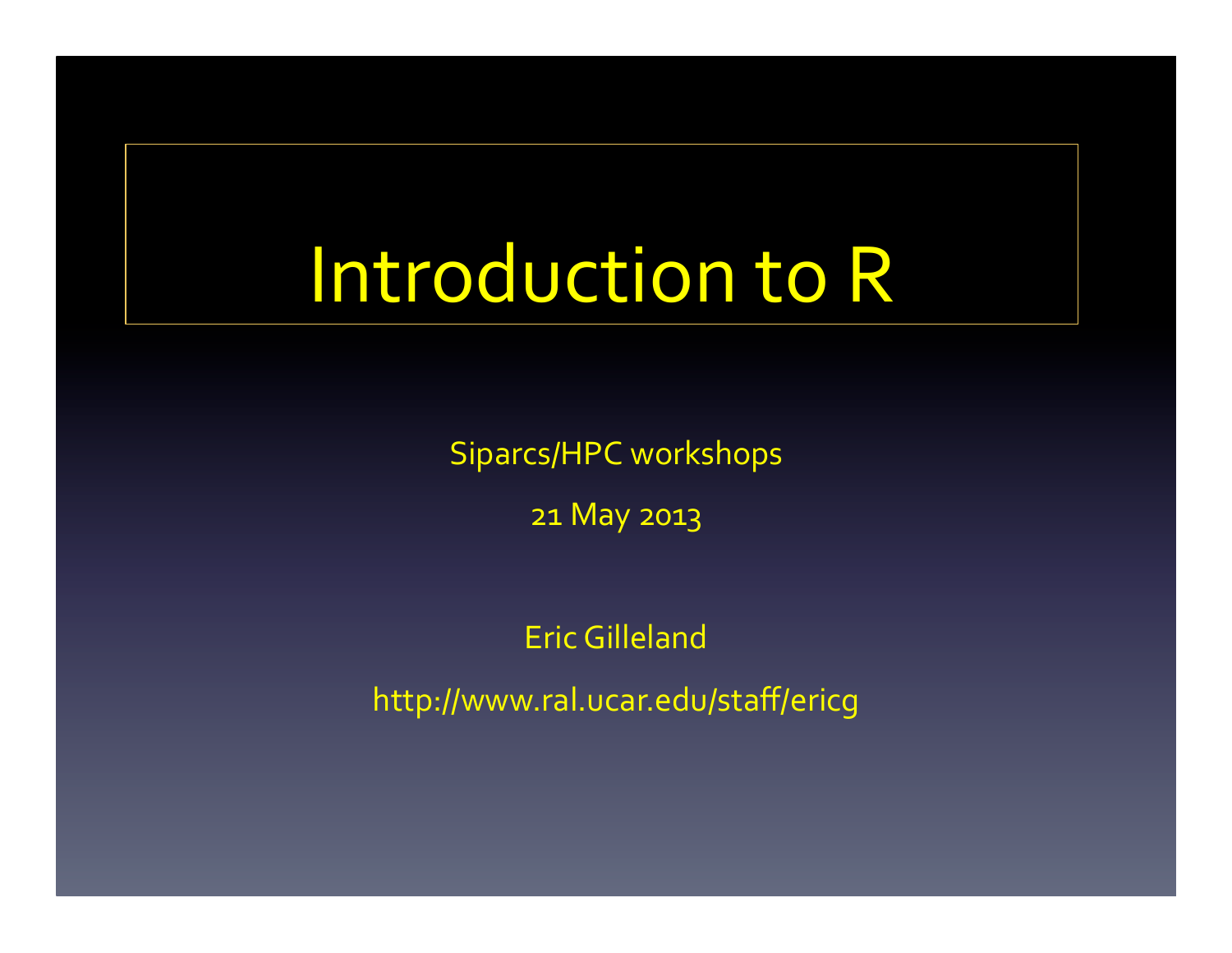## R-Project website

- Documentation
- Access to packages via CRAN
- Search engines (including one specific to  $R$ )
- other
- http://www.R-project.org

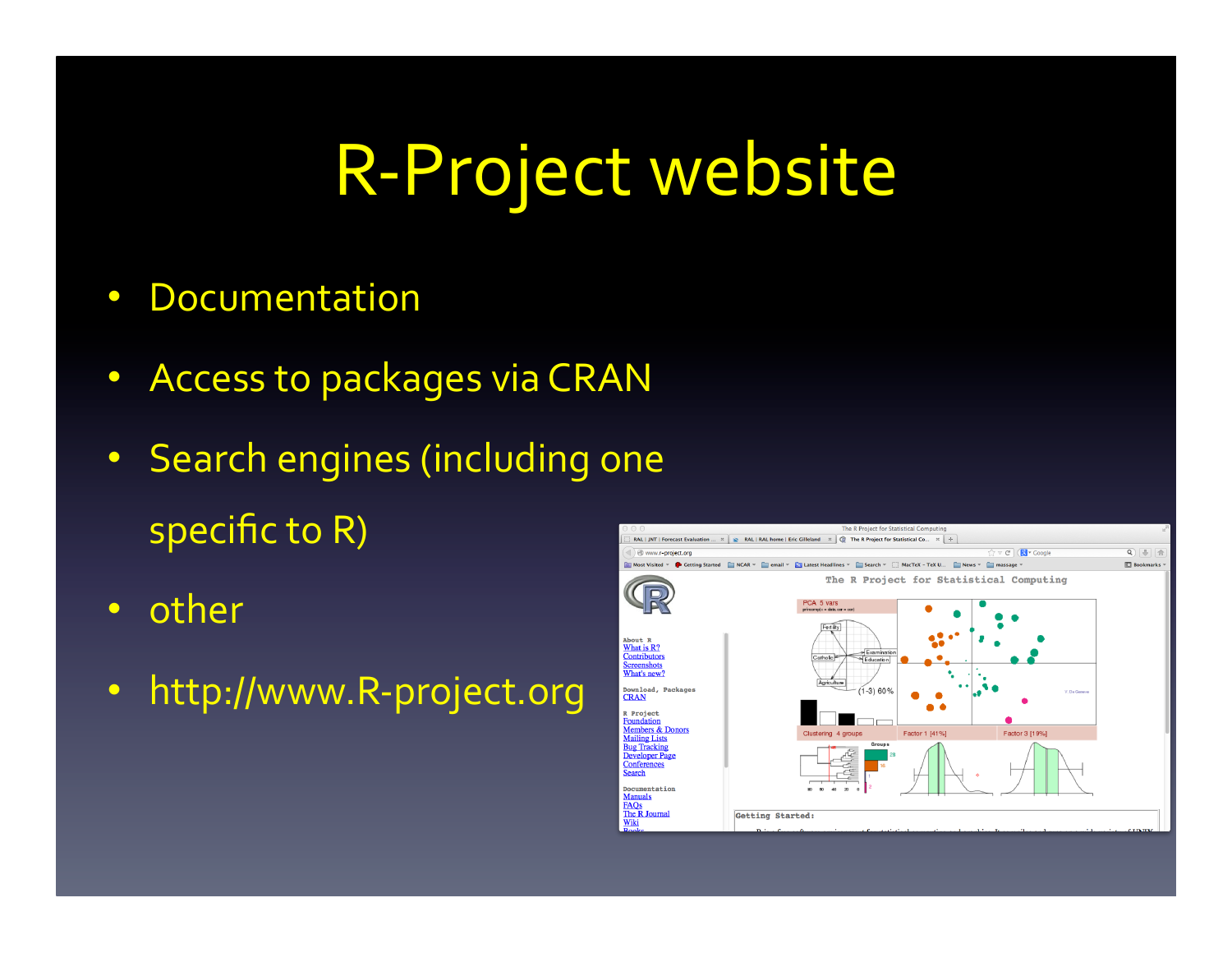#### Advanced

- Reading and Writing Net CDF files http://www.image.ucar.edu/Software/Netcdf/
- A climate related precipitation example http://www.image.ucar.edu/~nychka/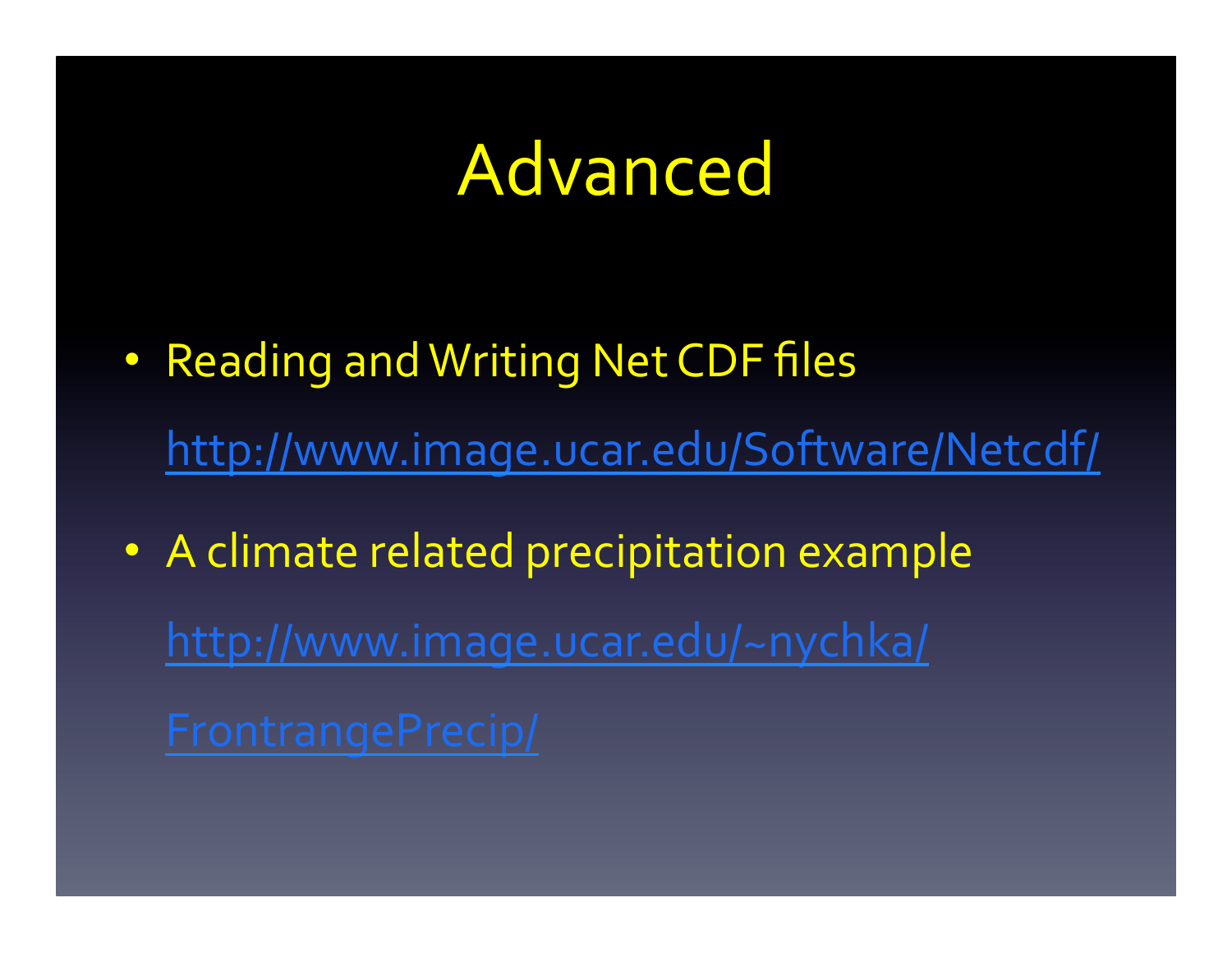#### .RData

- All work conducted within a "dot" file called .RData, which is referred to as the workspace and exists in the working directory
- save.image()
- getwd()
- ?setwd
- citation()
- $q()$
- Functions exist to export results outside of the workspace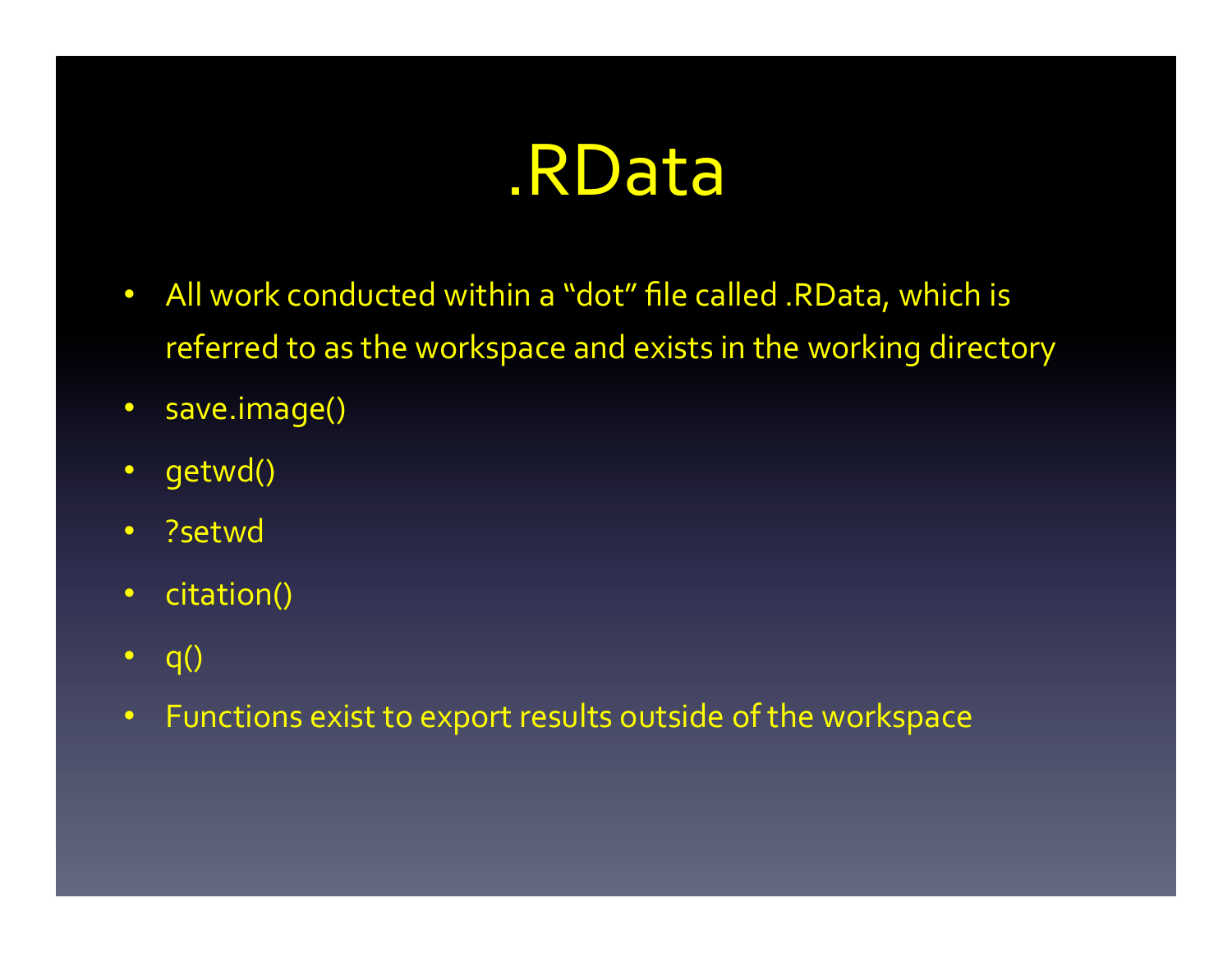# Object Oriented

- plot
- methods(plot)
- methods(class="lm")
- print
- summary
- predict
- length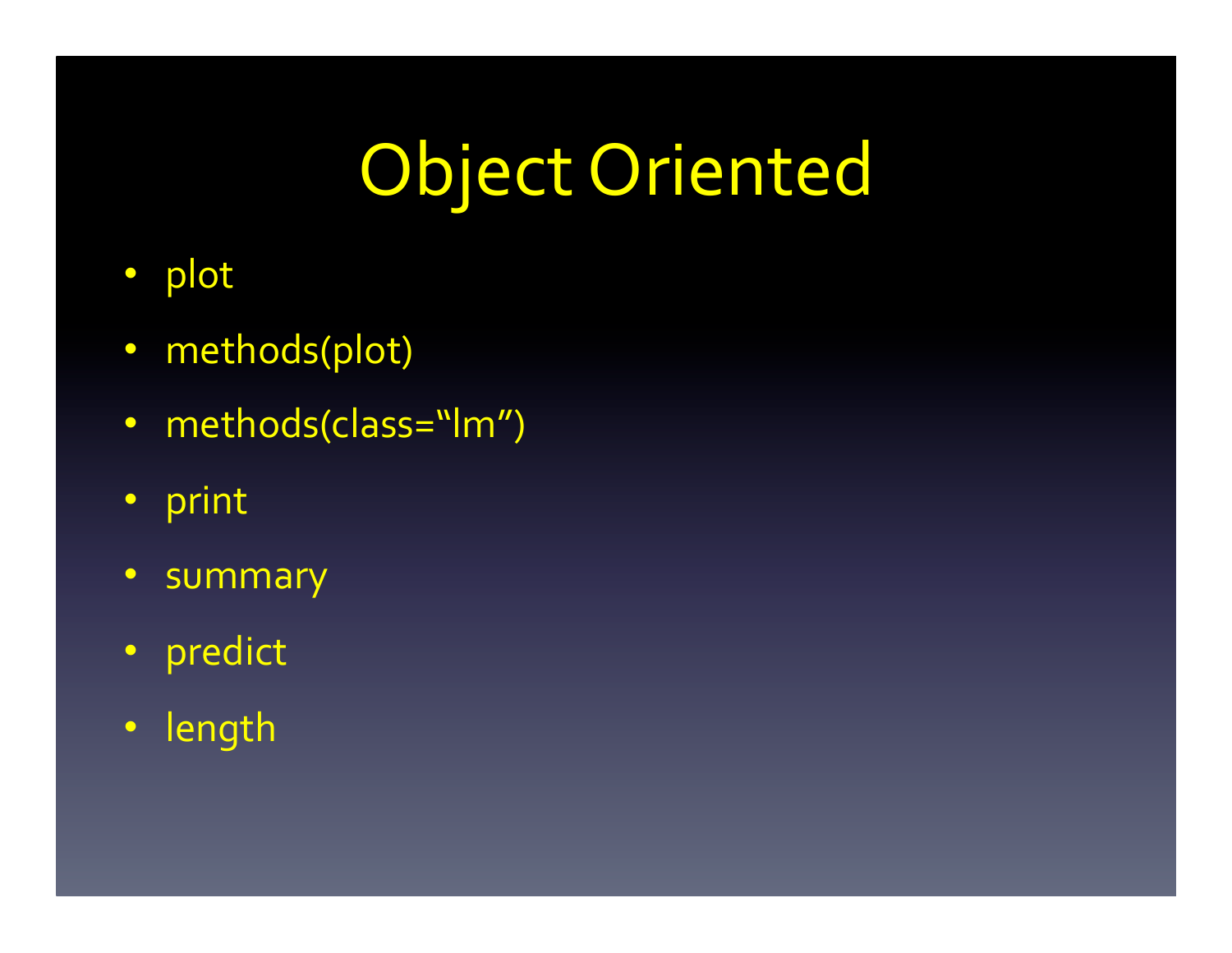# Logical Operators

- &, && (and)
- $\| \cdot \|$  (or)
- $=$   $=$
- $>=, >, <, <=$
- is.na, is.finite, is.numeric, is.logical, is.element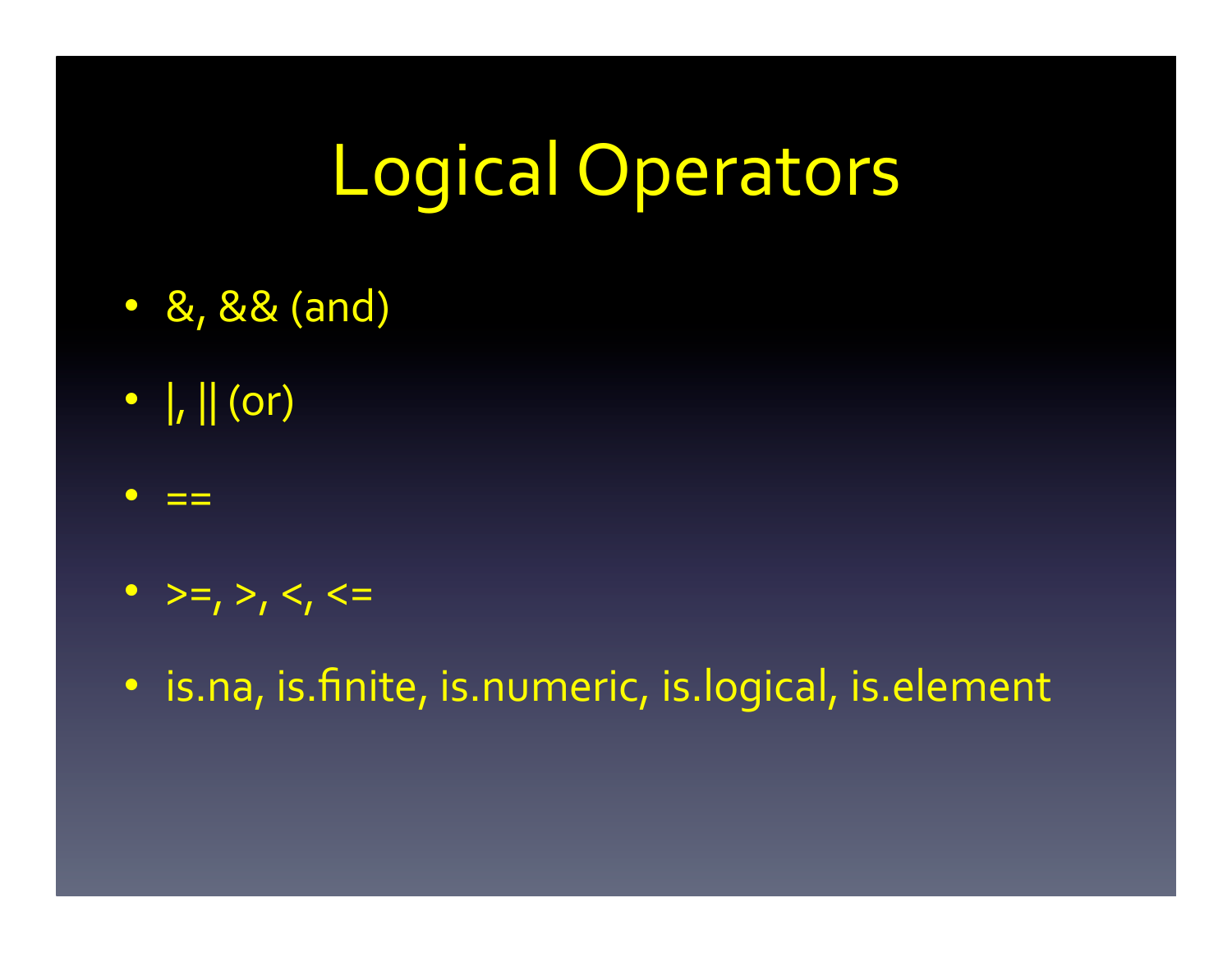### Operators

 $\Lambda$  \*\*  $\bullet$ 

 $\star$ 

 $\bullet$ 

 $\bigcap$ 

 $\bullet$ 

 $\bullet$ 

- $\frac{9}{6} \times \frac{6}{6}$
- $\langle -,- \rangle, =$ , ?assign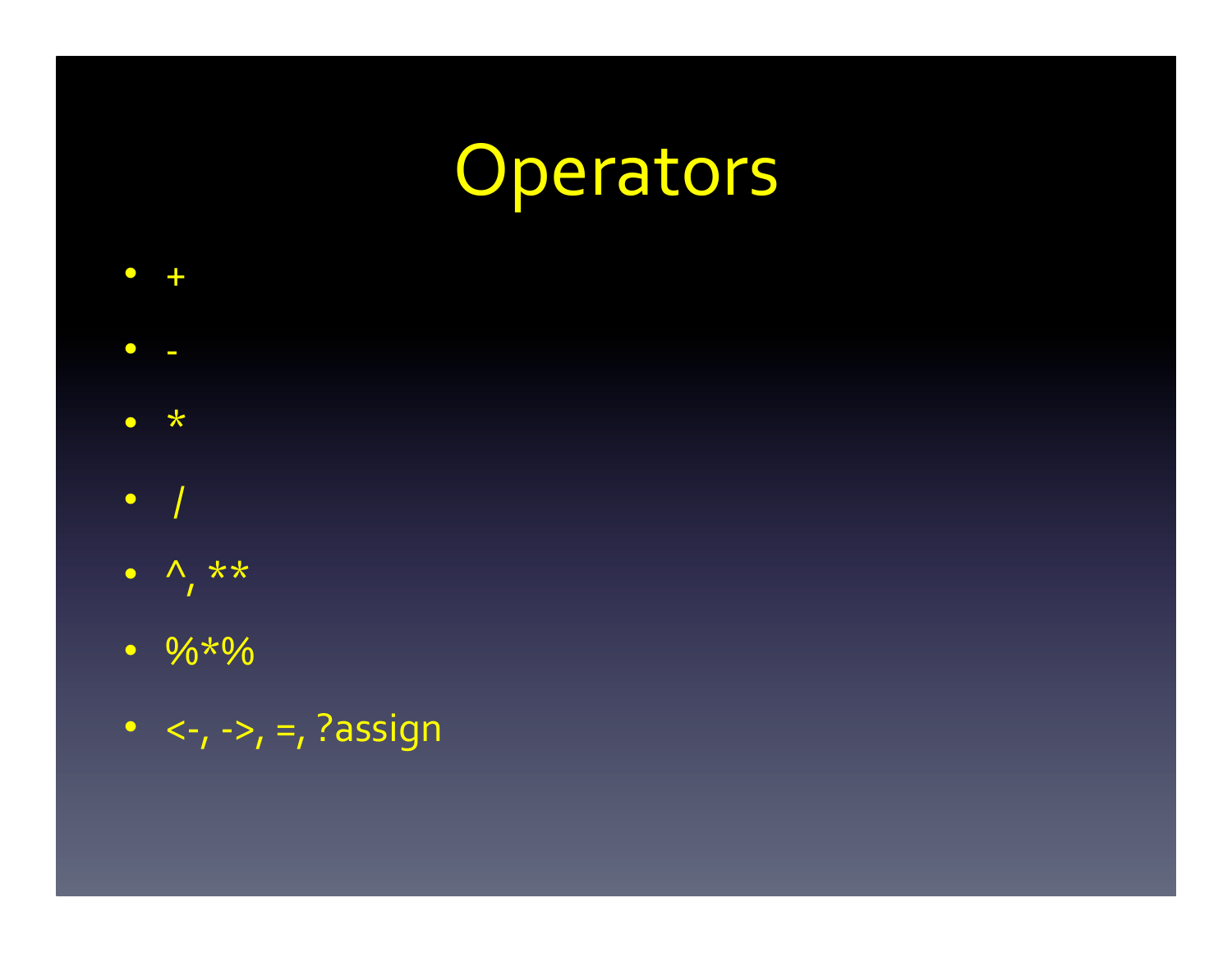### Functions

- help, ?
- args(plot)
- plot
- Sys.time
- Sys.time()
- $x < -$  Sys.time()
	- $x$  is the result of the Sys.time call
- y <- Sys.time
	- $-$  y is a copy of the function Sys.time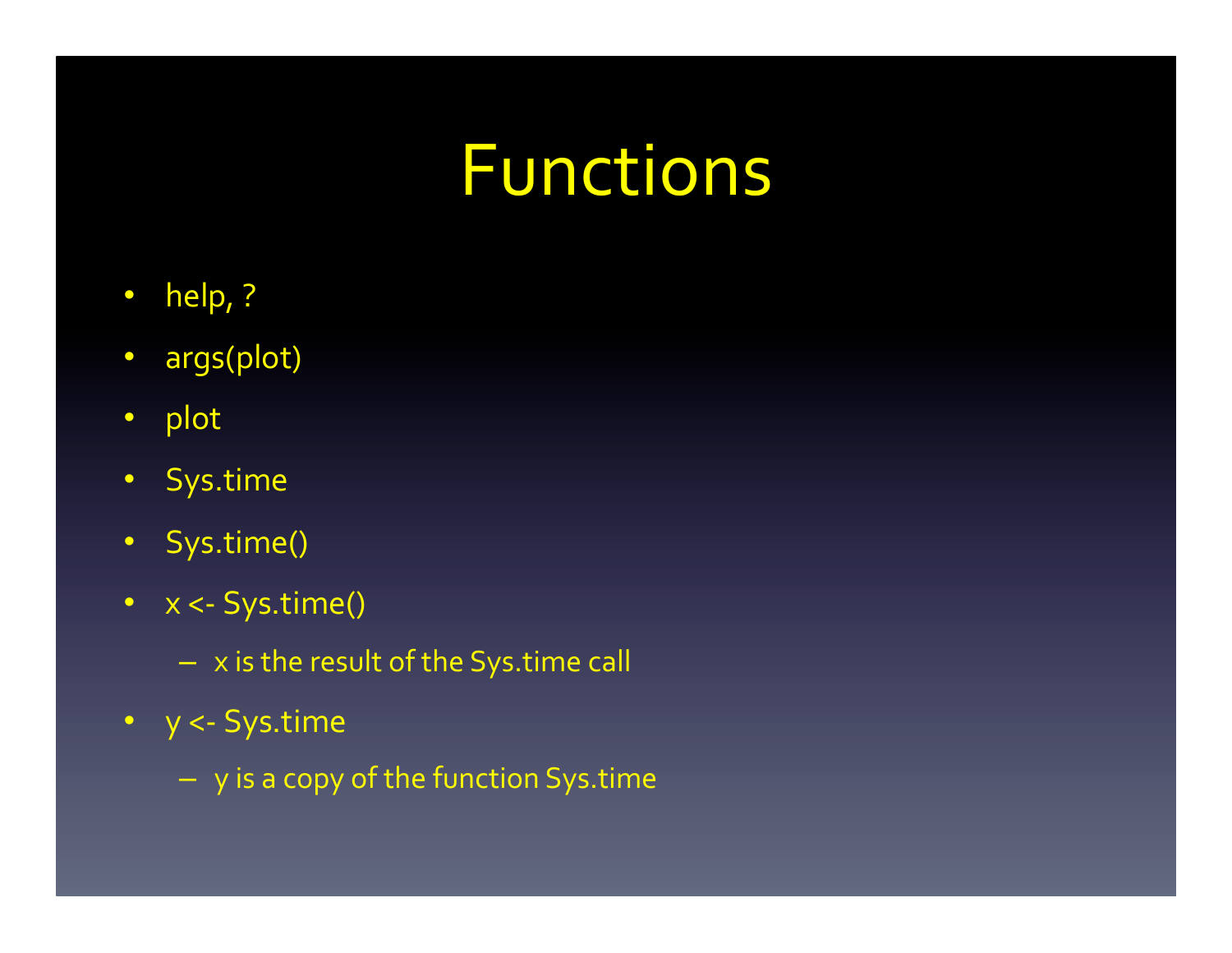# Packages

- Thousands of users have written packages. Most are freely available in the same place, and accessible (installation) from within an R session (provided you are connected to the internet).
- Must first install the package you want (need only do once), and load the library for each new R session.
- ?install.packages
- ?update.packages
- ?library
- citation("pkgname")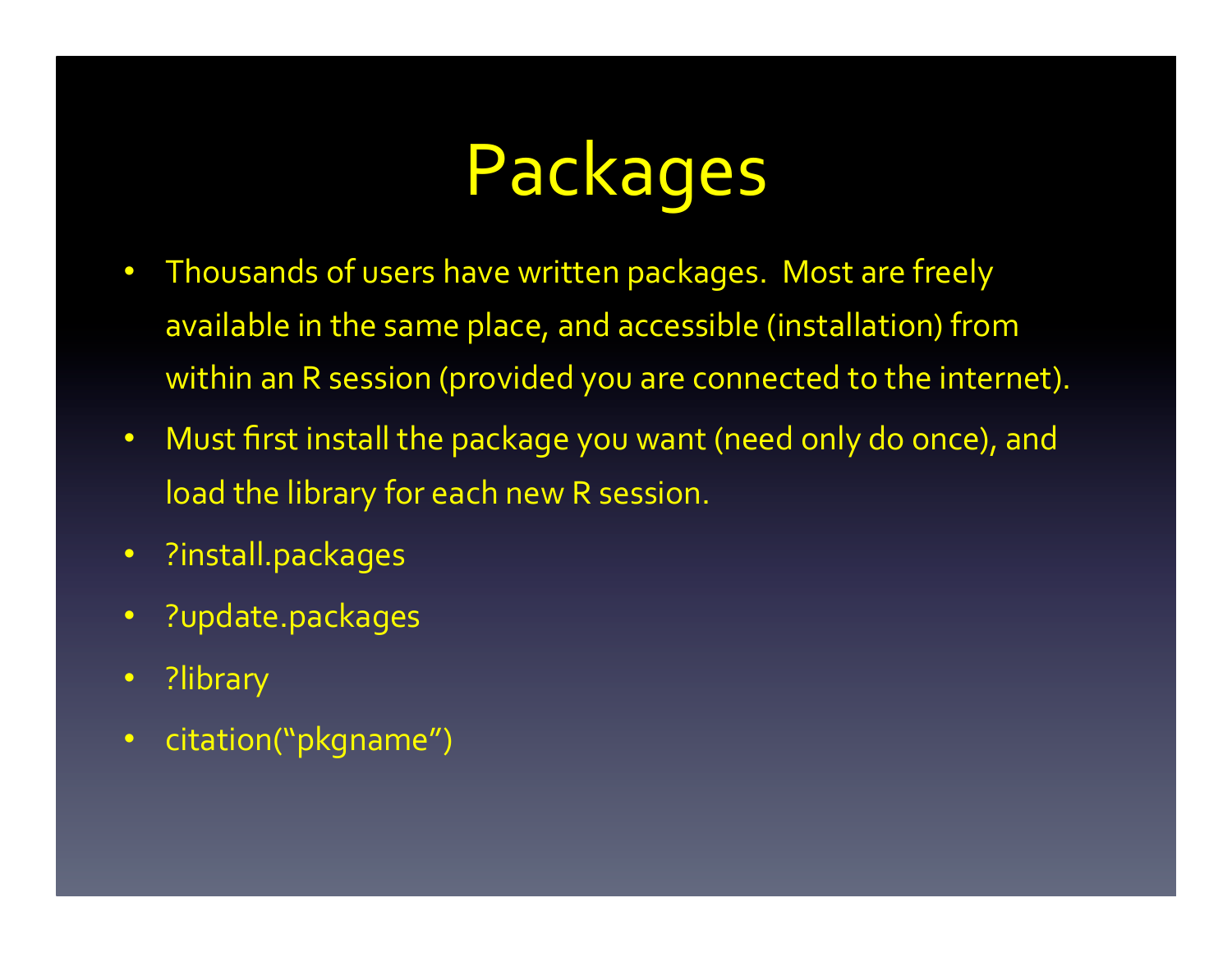# Some Atmospheric Science Oriented Packages

- fields, spatstat, sp (spatial statistics)
- maps
- extRemes
- SpatialExtremes
- verification
- RadioSonde
- ncdf, netCDF